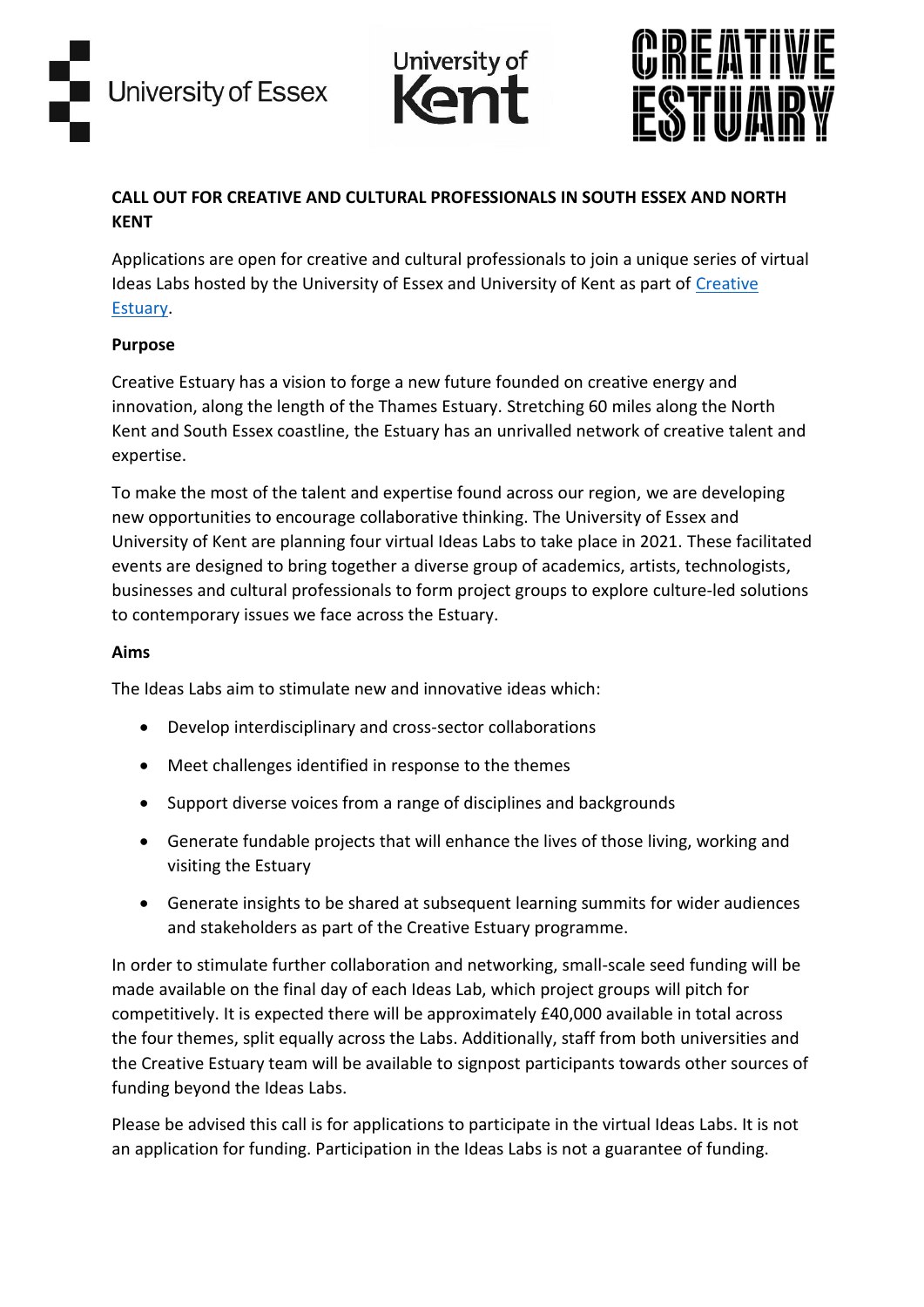## **Focus**

The first two Ideas Labs are open for applications, and are focused around the following themes:

- Our Wellbeing (across three half-days on 12th, 13th and 25th May 2021)
- Our Environment (across three half-days on 22nd, 23rd and 29th June 2021)

These themes are broadly defined to encourage bottom-up ideas and responses from all participants. There will be a virtual facilitated opportunity during the lead-up to each Ideas Lab for participants to meet, share ideas in response to the theme and begin to identify emerging areas for focus and collaboration.

## **Eligibility**

- Participation is open to creative and cultural professionals. As an example, this includes (but is not limited to) artists, individuals working within cultural and heritage organisations, creative practitioners and technologists, and entrepreneurs.
- Participants must be primarily based in the Estuary region (South Essex and North Kent).
- Participants must anticipate being able to attend all sessions of their selected Ideas Lab.

## **Participation**

The virtual Ideas Labs will by design bring together participants who would not naturally interact and engage with each other. Participants must be willing to be open to new and different perspectives, ways of working and developing new approaches.

Each Ideas Lab will comprise of approximately 24 participants. 10 participants will be academics from the University of Essex and University of Kent and 14 participants will be creative and cultural professionals, businesses and not-for-profit organisations with a strong connection to the Estuary.

Each Ideas Lab will have three half-day sessions taking place on separate days. Participants will need to be available for the three sessions. Additional time will be required for offline working.

To ensure that self-employed and freelance practitioners are not excluded from participating, a bursary of £300 will be available to each creative/cultural professional to participate in the Ideas Lab.

### **Selection criteria**

Applications will be assessed against the following criteria:

- Rationale and motivation for participating
- Potential contribution to the virtual Ideas Labs and selected theme